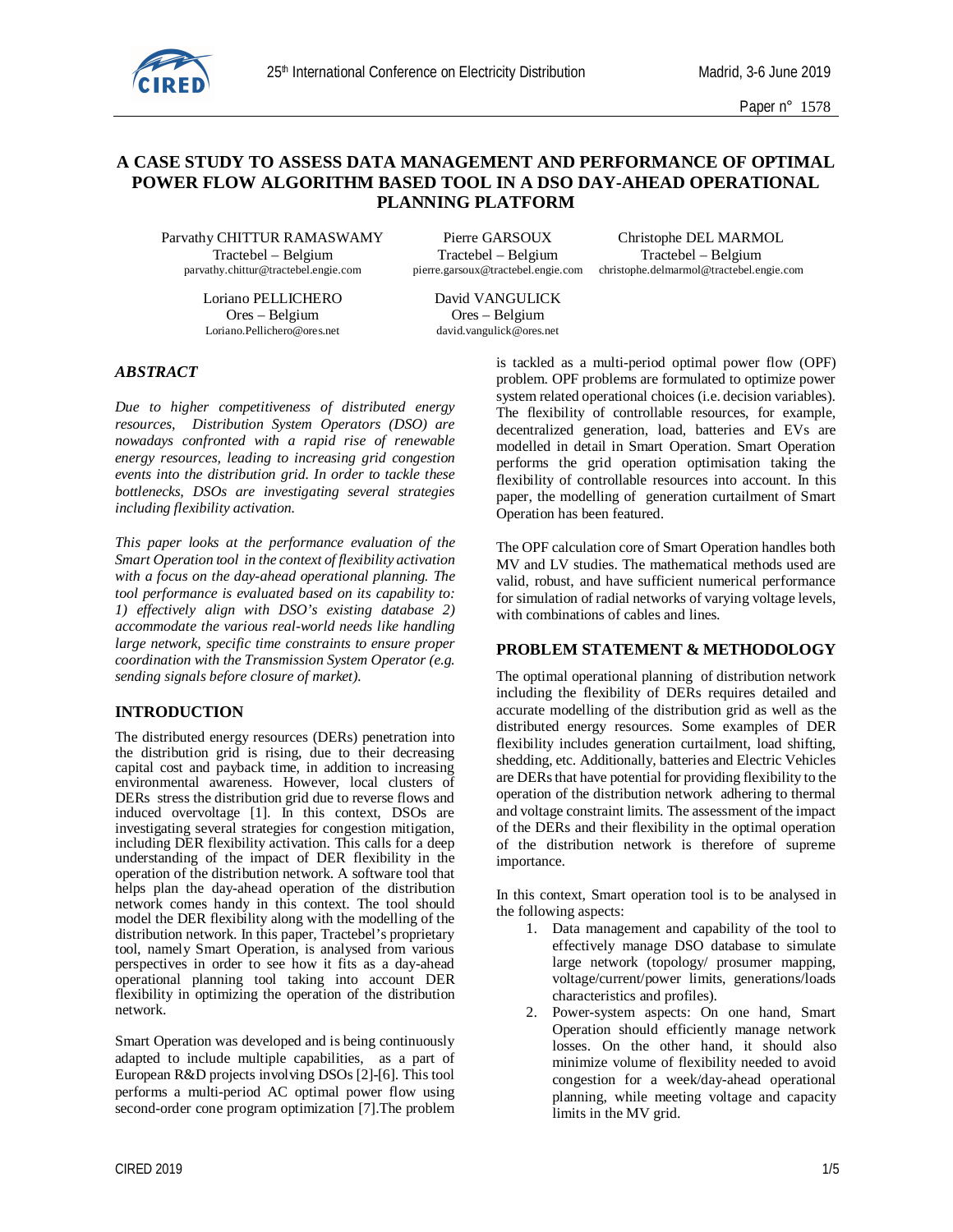

- 3. The tool should also provide insights on the role of DER in wider DSO business operations.
- 4. Tool's computational performance.

# **MATHEMATICAL ASPECTS OF SMART OPERATION**

Goal of the Smart Operation tool is the optimal operation of the distribution network taking into account the flexibility of the DERs. The Objective function is therefore the minimization of the operation costs (grid losses, and flexibility activation costs) of the grid considering simultaneously all the flexible assets (PV / Load / Battery / EV / …) for the entire simulated period. Constraints include the load flow equations, the current constraints and the voltage constraints. The simulation time depends on several parameters including the number of nodes, number of flexible assets, time horizon under consideration and the time step resolution. Smart Operation uses a second order cone program (SOCP) relaxation of the branch flow model to solve the OPF problem [8]. The software is implemented in AMPL (version 20170914) with XPRESS solver (version 31.01) [9] using single core computation. The problems are solved with high accuracy (1e-06) in order to find the optimal objective function value within a precision of  $0.1 \in$ .

# **CASE STUDY**

In line with the methodology described above, four test cases were carried out as detailed below:

- Test Case 1: The aim of this test case is to show the generation curtailment modelling capability of Smart Operation. This in turn has two sub test cases as follows:
	- o Test case 1a: modelling simple generation curtailment capability.
	- o Test case 1b: modelling firm and flex access generation curtailment capability. The firm access is defined as that part of the wind production which when curtailed will have to be reimbursed (financially compensated) by the DSO. The flex access is defined as that part of the wind production which when curtailed will not be reimbursed by the DSO.
- Test Case 2: The aim of this case study is to assess the performance of Smart Operation in function of number of curtailable assets.
- Test Case 3: The aim of this case study is to assess the performance of Smart Operation in function of number of days.
- Test Case 4: The aim of this case study is to assess the performance of Smart Operation in function of network size.

The test cases #1 to #3 were carried out in the network shown in Figure 1. Test case #4 which aims to assess the performance of Smart Operation in function of the network size is carried out in the larger network shown in Figure 2.



*Figure 1:Analysed limited MV network (57 nodes).*



*Figure 2: Analysed larger MV network (291 nodes).*

Table 1 describes the characteristics of the two networks.

*Table 1: Overview of main characteristics of the two simulated networks (i.e. limited and larger).*

|                | <b>Limited Network</b> | <b>Larger Network</b> |
|----------------|------------------------|-----------------------|
| $#$ nodes      |                        | 291                   |
| $#$ MV clients | 33                     |                       |
| $# LV$ cabins  |                        | 165                   |
| # wind assets  |                        |                       |
| # solar assets |                        |                       |

Smart Operation tool used in the case study was hosted in the cloud with the following Cloud server characteristics:

- Server: m5.4xlarge instance on Amazon Linux Web Server
- m5 family is hosted by Intel Xeon 2.5GHz processor
- 16 VCPUs (i.e. Each VCPU is a processor thread)
- 64 GB of RAM
- 2.2 Gbps network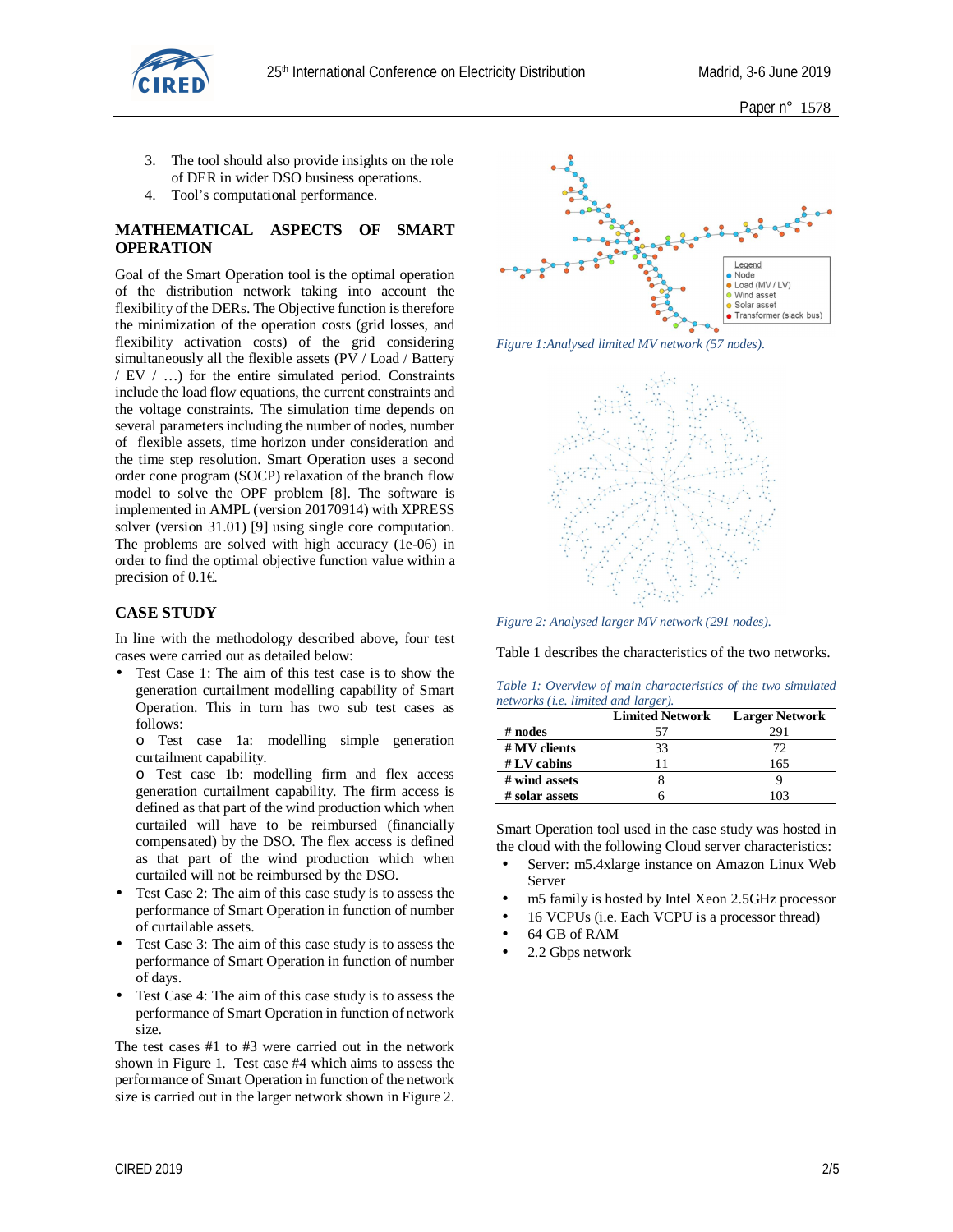

### **RESULTS**

This section discusses the results of the four test cases described above. The first and foremost step was to assess the data management capability of Smart Operation, that is, the assessment of the effort of converting the available data with regard to network topology and DERs into Smart Operation compatible format. A tailored Python script was written to automate the data handling process. This resulted in time of transfer of less than 2 minutes to handle the DSO data for the network shown in Figure 2 and use it in a Smart Operation compatible format. The sanity check of the data handled was achieved using visual checks of the radial network and Smart Operation's built-in validation checks.

## **Test Case 1**

Figure 3 shows the aggregated load and generation profiles of the network over 6 days in April where the aggregated generation exceeds the aggregated load enabling the demonstration of generation curtailment.



*Figure 3: Aggregated load (LV/MV) & generation (Wind & Solar assets) profiles of the limited MV network over 6 days in April.*

#### **Test Case 1a: Congestion management with curtailment**

The above shown load and generation profile when applied to the network in Figure 1 results in network congestion, namely the power to be exchanged through cable #9790- 9641 reaches its limit. Figure 4 shows the generation profile of the wind farm #11431 whose curtailment solves the grid congestion. Figure 4 also shows apparent power of the cable #9790-9641 where congestion takes place. Additionally, it is interesting to note that Smart Operation suggests to curtail the wind farm #11431 instead of wind farm #9790. Intuitively, one would have curtailed the wind farm located at node #9790 to directly limit the injected power at that node and therefore circumvent the network congestion. However, curtailing the wind farm #11431 demonstrates several advantages:

- Curtailment of wind farm #11431 solves capacity constraints on cable #9790-9641 (see orange dotted lines between the upper and lower graphs in Figure 4).
- Curtailment of wind farm #11431 is more interesting from an economic point of view than curtailment of wind farm #9790:
	- o It reduces reached capacities on several cables.
	- o It results in total lower grid losses and associated

costs. For example, lower operation costs (i.e. 84,646  $\Theta$ yr) are reached when curtailing wind farm #11431 instead of curtailing wind farm #9790 (i.e. which results in operational costs of 85,103  $\epsilon$ yr).



*Figure 4: Example of grid congestion management (i.e. power capacity limit) through optimal flexibility activation: wind farm curtailment to respect power capacity limit in the MV cable #9790-9641.*

#### **Test Case 1b: Congestion management with firm/flex curtailment**

This test case is similar to test case 1a except that all the curtailable assets are assumed to be 70-30 firm/flex. That is, first 70% of their production capacity is considered as firm access (that is, reimbursable) and the last 30% of their production capacity is considered as flexible access (that is, non-reimbursable). Figure 5 shows the generation profiles of the wind turbines under this test case.



*Figure 5: Obtained wind turbines generation profiles after imposing firm limit (i.e. 70% of 3.45 MW installed capacity) vs. reference generation profile (i.e. orange dotted line).*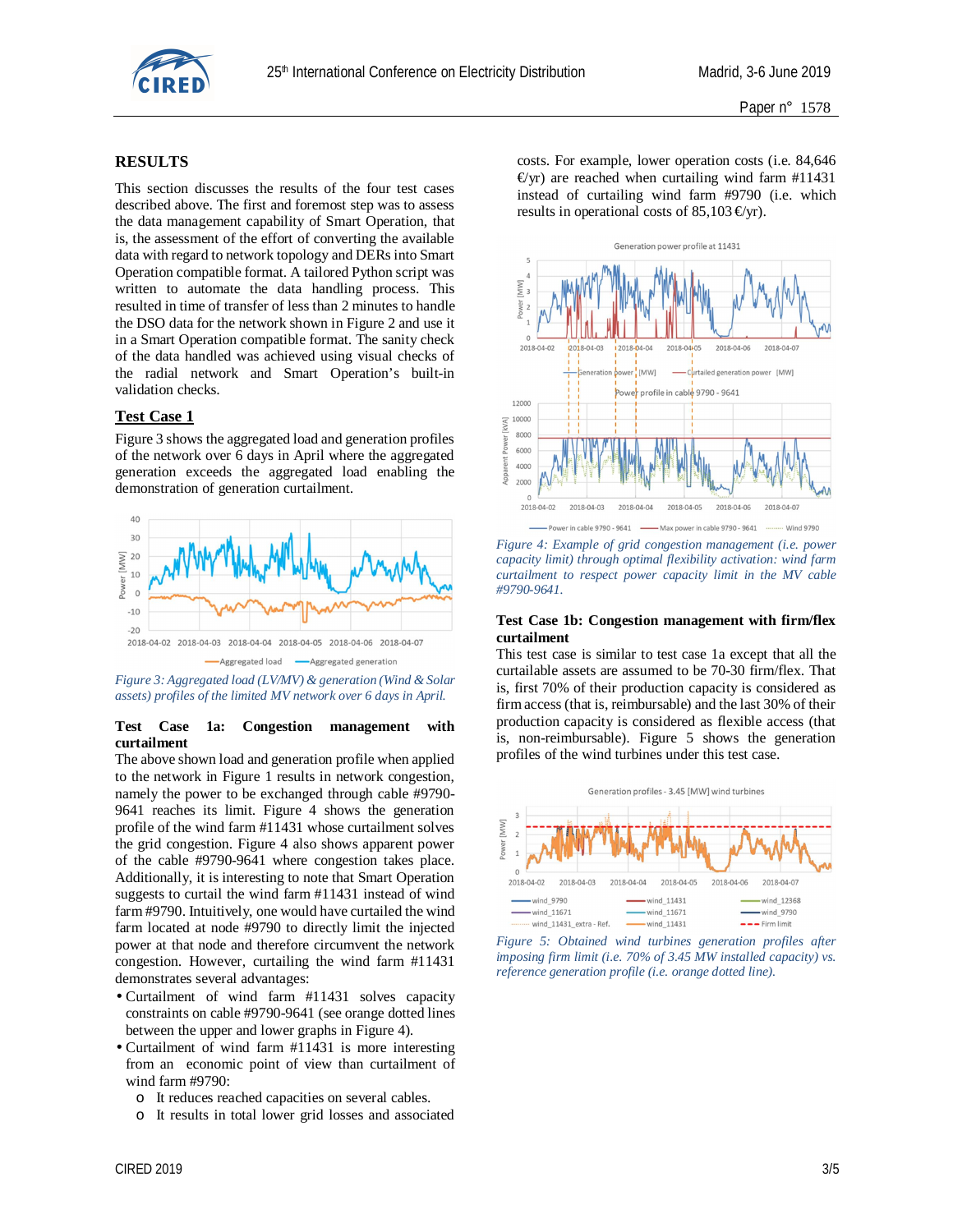

Table 2 compares the results of test cases 1a and 1b. The results show that the impact of flex and firm access results in reduced costs of operation. However, increased amount of generation is curtailed due to the zero cost of curtailing flex access generation.

*Table 2: Comparison of test cases 1a and 1b: impact of flex/firm curtailment on congestion management optimal solution.*

|                                                      | Case 1a | Case 1b   |
|------------------------------------------------------|---------|-----------|
| <b>Voltage/Power constraints</b>                     | respect | respected |
|                                                      | ed      |           |
| Costs - Operation $\lceil \Theta_{\rm yr} \rceil$    | 84,646  | 55,364    |
| Costs - Grid losses $\lceil \Theta \text{yr} \rceil$ | 32,873  | 31,694    |
| Losses [MWh/vr]                                      | 548     | 528       |
| <b>Curtailment [MWh]</b>                             | 1,513   | 2,986     |
| Max. power from grid [MW]                            | 7.7     | 7.7       |
| Max. power to grid [MW]                              | 28.9    | 25.7      |

## **Test Case 2: Performance in function of number of curtailable assets**

In this test case, for the same number of representative days (6 days), for the same time step (1/4 hour), for the same number of nodes (57 nodes) and for the same number of assets (100% penetration), the number of curtailable assets were varied from 25% to 100% of the original curtailable assets (i.e. 8 wind farms). Figure 6 shows the computation time as a function of number of curtailable assets. A total of 127 simulations were investigated, resulting from the combinations obtained by taking respectively 2, 4, 6 and 8 curtailable assets out of the larger set of 8 (i.e. C(8,2), C(8,4), C(8,6) and C(8,8)). Out of the 127 investigated simulations, 39 proved to be physically unsolvable (i.e. complete curtailment of the corresponding assets cannot solve the observed congestions). The remaining 88 solvable simulations were successively handled by Smart Operation. For the considered case and solvable simulations, performances are independent of the number of curtailable assets. This is explained by the fact that curtailment is a linear and continuous variable to handle in an OPF problem.



*Figure 6: Performance in function of number of curtailable assets (\*Left-hand y-axis: Simulation time → dots, \*\*Right-hand y-axis: number of simulations → bar diagrams).*

## **Test Case 3: Performance in function of number of days simulated**

In this test case, for the same time step  $(1/4$  hour), for the same number of nodes (57 nodes) and for the same number of assets (100% penetration), the number of simulated days were varied from 1 day to 6 days, resulting in 21 simulations. Figure 7 shows the results of the simulations. The longer the time horizon, the longer the simulation time: a close to linear increase can be observed (i.e. factor 1.4). Additionally, for the considered days, performances are almost independent of the day selected. For instance, for the case with 1 day, a total of 6 simulations were performed and they were all achieved in between 28 and 30 seconds. However, it is to be noted that the impact of the number of days on the simulation time will depend on several elements. Load shifting and batteries create dependency between the timesteps which complexifies the optimization and hence the computation time.



*Figure 7: Performance in function of number of days simulated (\*Left-hand y-axis: Simulation time → dots, \*\*Right-hand yaxis: number of simulations → bar diagrams).*

### **Test Case 4: Performance in function of number of network size**

In this test case, the performance of Smart Operation in function of the number of network nodes is assessed, by performing simulations respectively on the Limited and Larger MV networks, separately for the 6 days of available data. Figure 8 shows the result of the test case. Simulation time increases linearly with the number of nodes (factor 2). Simulation time of less than 5 minutes was achieved for a day-ahead simulation with 291 nodes and all curtailable assets activated.



*Figure 8: Performance in function of number of nodes simulated (\*Left-hand y-axis: Simulation time → dots, \*\*Right-hand yaxis: number of simulations → bar diagrams).*